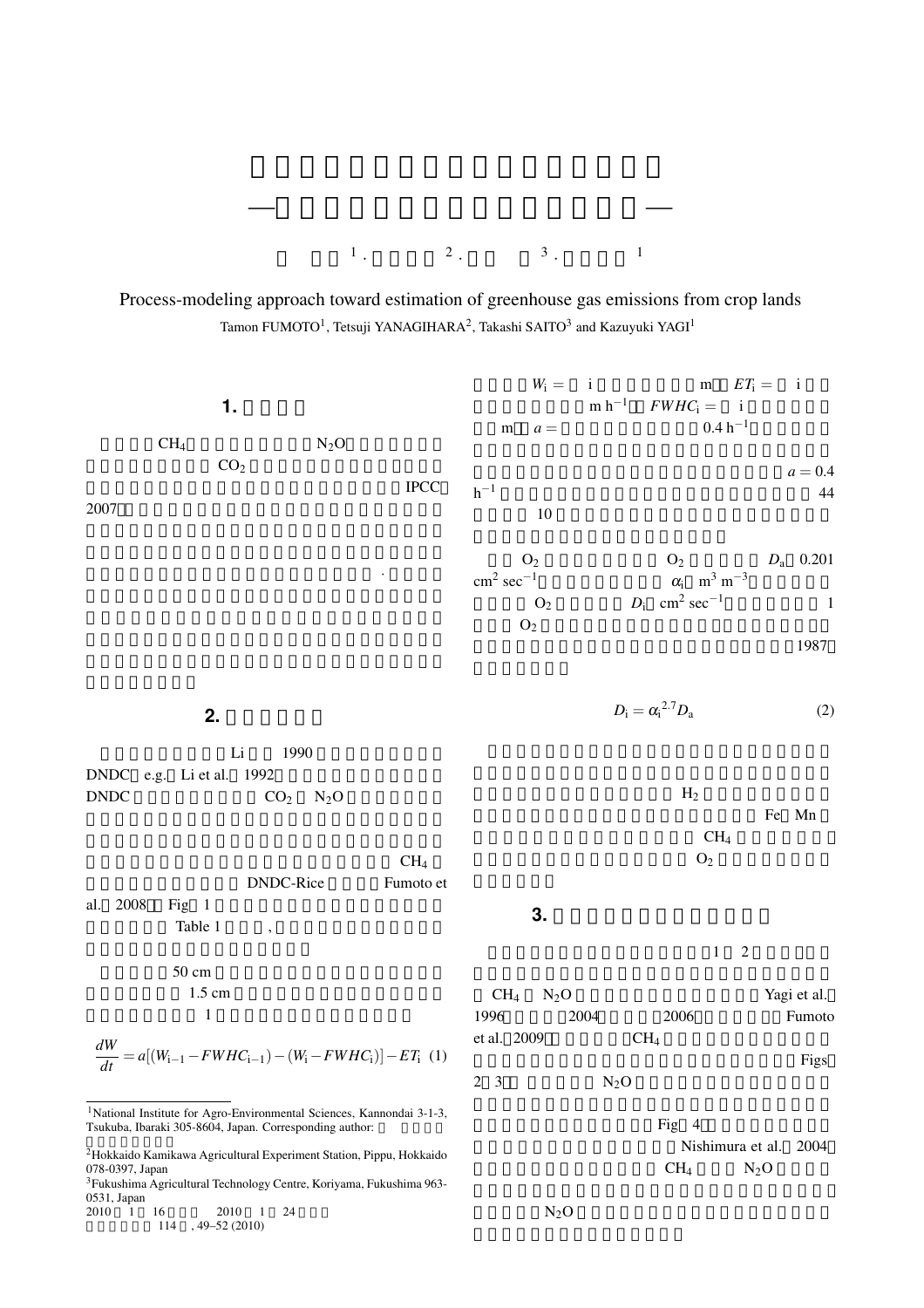| Category           | Data                                                                       |  |  |  |
|--------------------|----------------------------------------------------------------------------|--|--|--|
| Climate            | Latitude.                                                                  |  |  |  |
|                    | Yearly averages for: atmospheric $CO2$ , N concentration in precipitation. |  |  |  |
|                    | Daily data for: maximum and minimum air temperatures, precipitation,       |  |  |  |
|                    | and solar radiation or hours of daylight.                                  |  |  |  |
| Soil               | Clay content, bulk density, pH, organic C, reducible Fe content,           |  |  |  |
|                    | field water-holding capacity.                                              |  |  |  |
| Farming management | Crop: planting date, harvest date.                                         |  |  |  |
|                    | Tillage: date, tilling depth.                                              |  |  |  |
|                    | Fertilization: date, fertilizer type, amount of N                          |  |  |  |
|                    | Manure application: date, manure type, $C/N$ ratio, amount of manure C.    |  |  |  |
|                    | Water regime: flooding period, floodwater pH.                              |  |  |  |



## Table 1 DNDC-Rice Input data used by the DNDC-Rice model.

Fig. 1 DNDC-Rice Schematic description of the DNDC-Rice model.



Comparison between the predicted and observed daily CH<sup>4</sup> fluxes from rice fields in Koriyama under different durations of midseason drainage (dates represent month/day of 2005 for midseason drainage).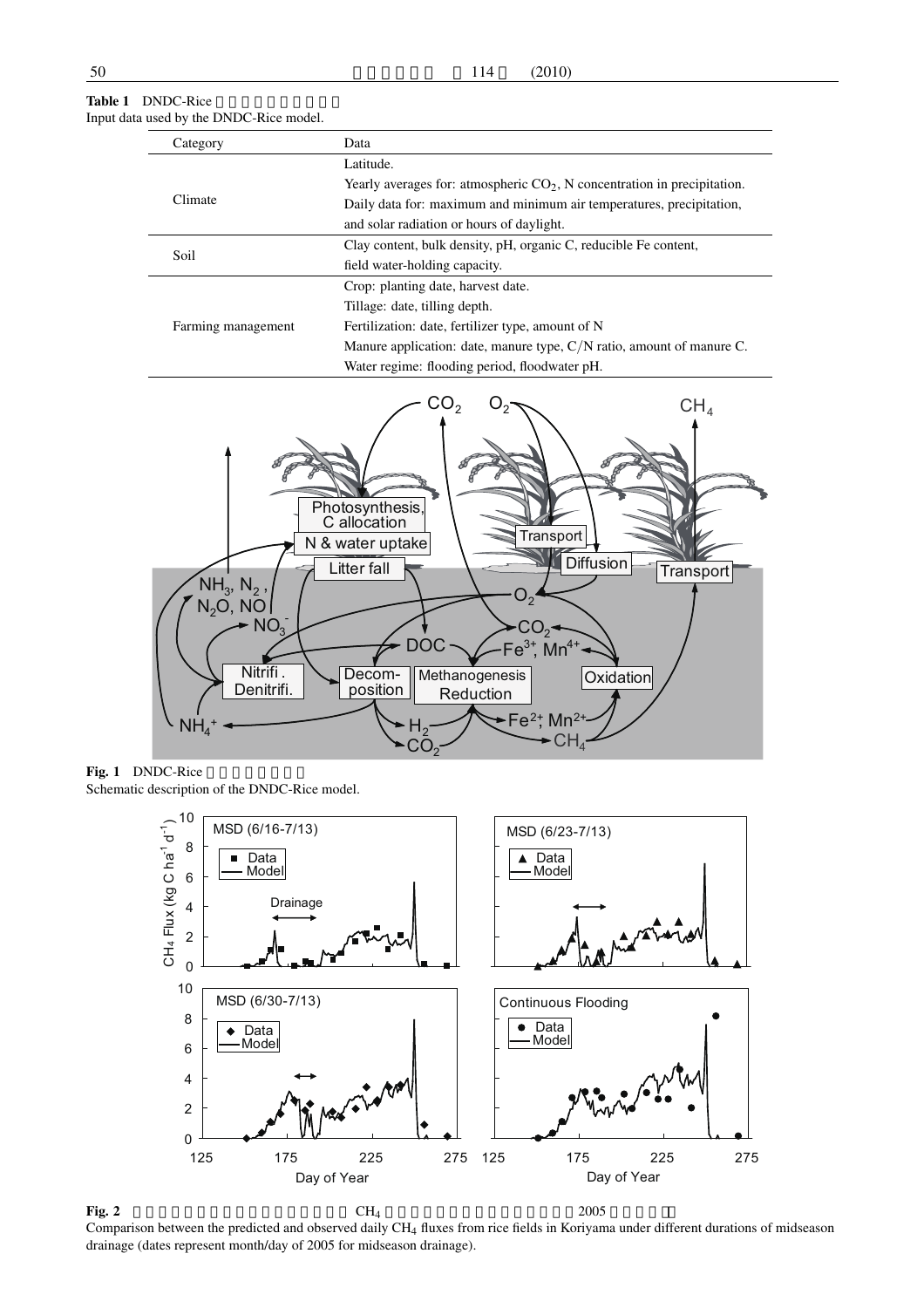



Fig. 3  $CH_4$ Comparison between the predicted and observed seasonal CH<sup>4</sup> emissions from rice paddy fields.



## Fig. 4  $N_2O$

排出量の予測値と実測値(2004–2005 年,郡山).

Predicted and observed seasonal  $N<sub>2</sub>O$  emissions from rice paddy fields in Koriyama with different midseason drainage.

## **4.** 広域スケールでのモデルの適用

DNDC-Rice

$$
CO2 CH4 N2O
$$
\n
$$
Fumoto et al. 2009 ,
$$





5. DNDC-Rice  $N_2O$  $N<sub>2</sub>O$  $CH_4$ 

Table 2

 $CH<sub>4</sub>$ Estimated average seasonal CH<sup>4</sup> emissions (kg C ha*−*<sup>1</sup> ) from the Hokkaido rice fields in the conventional and four alternative water regimes.

| Water regime* | Straw application regime | Total          |    |     |  |
|---------------|--------------------------|----------------|----|-----|--|
|               | Spring                   | None<br>Autumn |    |     |  |
| Conventional  | 344                      | 267            | 38 | 249 |  |
| 7D- 7D        | 293                      | 212            | 27 | 207 |  |
| 14D-0D        | 245                      | 181            | 24 | 174 |  |
| 14D- 7D       | 223                      | 159            | 21 | 157 |  |
| 14D-14D       | 212                      | 148            | 19 | 147 |  |

*<sup>∗</sup>* 7D-7D, drained for 7 days in both June and July; 14D-0D, drained for 14 days in June; 14D-7D, drained for 14 days in June and 7 days in July; 14D-14D, drained for 14 days in both June and July.



Location of the 61 cells used in the regional assessment of farming management on Hokkaido. Shaded area represents the distribution of rice fields.